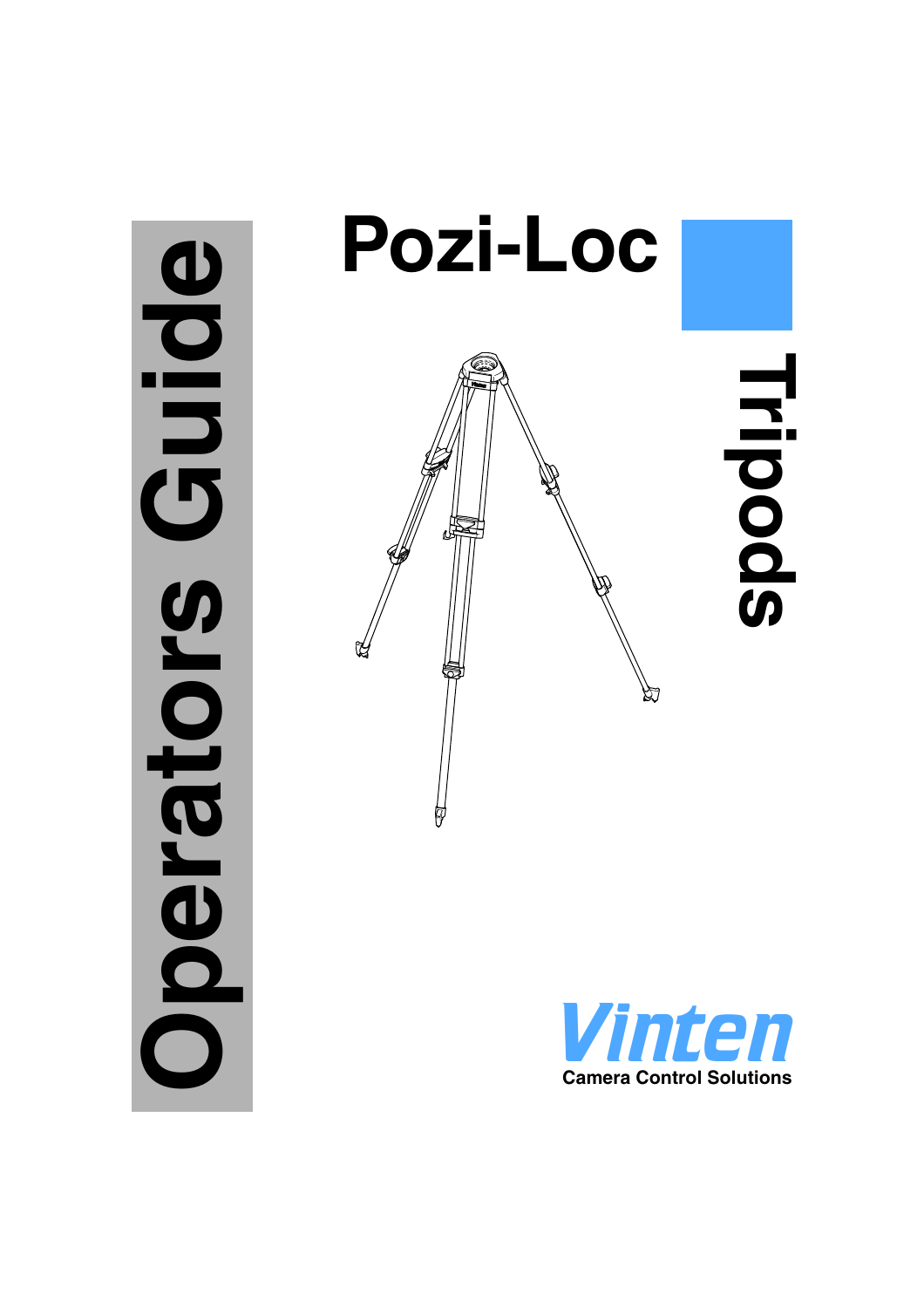# **Vision Pozi-Loc**

# **Tripods**

**Publication Part No. 3770-8 Issue 3**

Copyright © Vinten Broadcast Limited 2005

All rights reserved throughout the world. No part of this document may be stored in a retrieval system. transmitted, copied or reproduced in any way including, but not limited to, photocopy, photograph, magnetic or other record without the prior agreement and permission in writing of Vinten Broadcast Limited.

Vinten and Vision are registered trademarks of Vinten Broadcast Limited.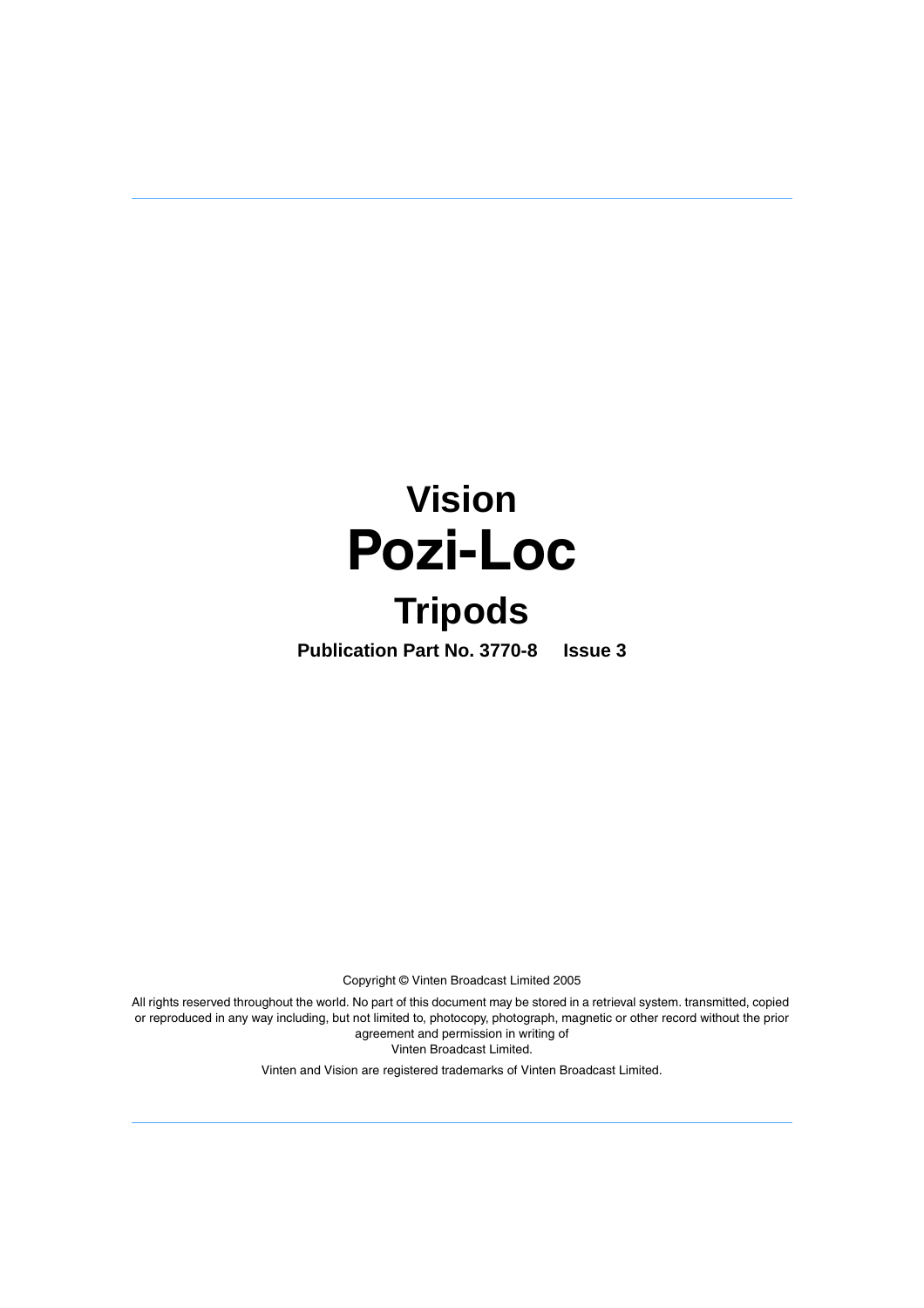# **Preface**

### <span id="page-2-0"></span>**Thank you and congratulations on your new Pozi-Loc tripod from Vinten**

We want you to get the most from your new Pozi-Loc tripod, and therefore encourage you to read this operators guide to familiarise yourself with its many features, some of which may be new to you. It also covers essential health and safety information and a section on maintenance that will ensure you keep your new product in perfect condition.

To receive additional benefits, register with Vinten now, on line by visiting www.vinten.com/register, or by completing the registration form.

### **Features and benefits of your new Pozi-Loc tripod**

Designed to meet the demands of the professional camera operator, the Pozi-Loc tripod range combines an innovative clamping system with new advances in manufacturing technology. Pozi-Loc tripods are available with aluminium or carbon fibre legs in single-or two-stage configuration and with 75 mm, 100 mm or 150 mm bowl mounting.

- **Cam-operated clamping system requires low effort with a 90° turn from on to off, providing the user with a positive indication that the tripod is securely locked.**
- **The profile of the knob ensures that camera cables cannot snag.**
- **Lighter than earlier models and with an increased payload capacity of 25kg (55lb).**
- **Extensive height range and unrivalled torsional stiffness.**

### **Once again, thank you for choosing the Pozi-Loc tripod.**

### **We are confident it will give you many years of reliable performance.**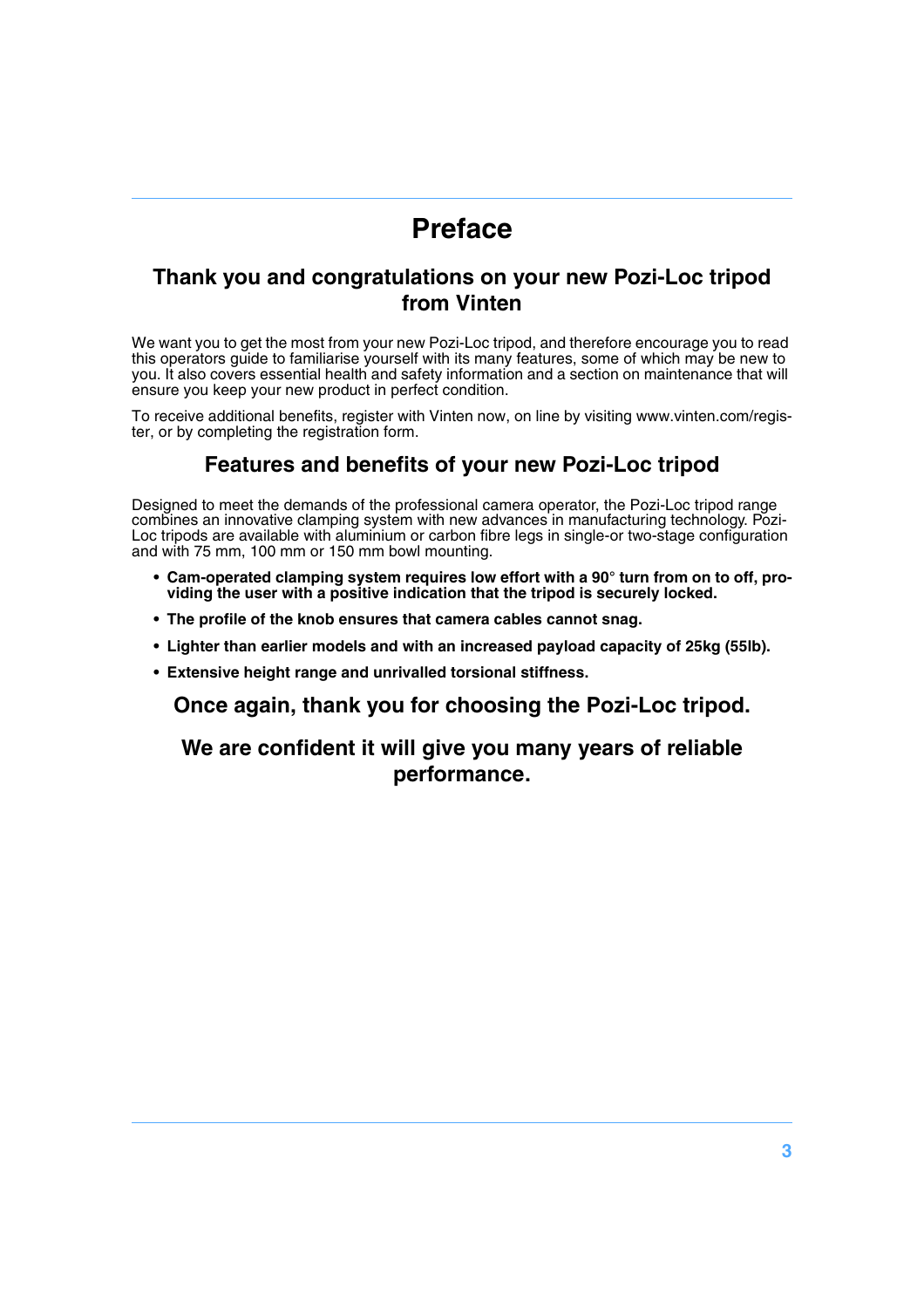# **Safety - Read This First**

### <span id="page-3-0"></span>**Warning Symbols in this Operators Guide**



Where there is a risk of personal injury, injury to others, or damage to the tripod or associated equipment, comments appear, highlighted by the word **WARN-ING!** and supported by the warning triangle symbol.

# **Technical data**

<span id="page-3-1"></span>

|                                                          | Levelling        | <b>Maximum</b>                   | <b>Minimum</b>                  |                       |                                 |                               |
|----------------------------------------------------------|------------------|----------------------------------|---------------------------------|-----------------------|---------------------------------|-------------------------------|
|                                                          | <b>Bowl</b>      | <b>Height with</b>               | <b>Height with</b>              | Recommended           |                                 | <b>Transport</b>              |
| <b>Type</b>                                              | <b>Diameter</b>  | <b>Spreader</b>                  | <b>Spreader</b>                 | <b>Maximum Load</b>   | Weight                          | Length                        |
| 3880-3<br>Two-stage<br><b>Aluminium</b>                  | $150$ mm         | $157.1$ cm<br>(61.9 in.)         | 52 cm<br>(20.5 in.)             | $45$ kg<br>(99 16)    | $5.8$ kg<br>$(12.8$ lb)         | 76 cm<br>(29.9 in.)           |
| 3881-3<br>Two-stage<br><b>Carbon Fibre</b>               | 150 mm           | 157.1 cm<br>(61.9 in.)           | 52 cm<br>(20.5 in.)             | 45 kg<br>$(99$ lb)    | $5.5$ kg<br>$(12.1 \text{ lb})$ | 76 cm<br>(29.9 in.)           |
| 3770-3<br>Two-stage<br><b>Aluminium</b>                  | 100 mm           | 156.2 cm<br>$(61.5 \text{ in.})$ | 41.6 cm<br>$(16.4 \text{ in.})$ | 25 kg<br>(55 lb)      | 3.2 kg<br>$(7.1 \text{ lb})$    | 71 cm<br>$(28.0 \text{ in.})$ |
| $3771 - 3$<br>Single-stage<br><b>Aluminium</b>           | $100 \text{ mm}$ | 145.5 cm<br>(57.3 in.)           | 64.7<br>(25.5 in.)              | 25 kg<br>(55 lb)      | $2.8$ kg<br>$(6.2 \text{ lb})$  | 86.4 cm<br>(34.0 in.)         |
| 3796-3<br>Single-stage<br>Aluminium<br>2 metre           | 100 mm           | 201.5 cm<br>(79.3 in.)           | 98.5<br>(38.8 in.)              | 25 kg<br>$(55 \,$ lb) | 3.7 kg<br>$(8.1 \text{ lb})$    | 115 cm<br>(45.3 in.)          |
| 3883-3<br>Two-stage<br><b>Aluminium</b><br><b>EFP</b>    | 100 mm           | 157.1 cm<br>(61.9 in.)           | 52 cm<br>(20.5 in.)             | 45 kg<br>(99 16)      | 5.8 kg<br>$(12.8$ lb)           | 76 cm<br>(29.9 in.)           |
| 3772-3<br>Two-stage<br><b>Carbon Fibre</b>               | 100 mm           | 156.2 cm<br>(61.5 in.)           | 41.6 cm<br>$(16.4 \text{ in.})$ | 25 kg<br>(55 lb)      | $2.6$ kg<br>$(5.7$ lb)          | 71 cm<br>(28.0 in.)           |
| 3773-3<br>Single-stage<br><b>Carbon Fibre</b>            | 100 mm           | 145.5 cm<br>(57.3 in.)           | 64.7<br>(25.5 in.)              | 25 kg<br>$(55 \, lb)$ | 2.3 kg<br>$(5.0 \, lb)$         | 86.4 cm<br>(34.0 in.)         |
| 3884-3<br>Two-stage<br><b>Carbon Fibre</b><br><b>EFP</b> | 100 mm           | 157.1 cm<br>(61.9 in.)           | 52 cm<br>(20.5 in.)             | 45 kg<br>$(99$ lb)    | $5.5$ kg<br>$(12.1$ lb)         | 76 cm<br>(29.9 in.)           |
| 3774-3<br>Two-stage<br><b>Aluminium</b>                  | 75 mm            | 156.2 cm<br>$(61.5 \text{ in.})$ | 41.6 cm<br>$(16.4 \text{ in.})$ | 25 kg<br>$(55 \, lb)$ | 3.2 kg<br>$(7.0 \text{ lb})$    | 71 cm<br>(28.0 in.)           |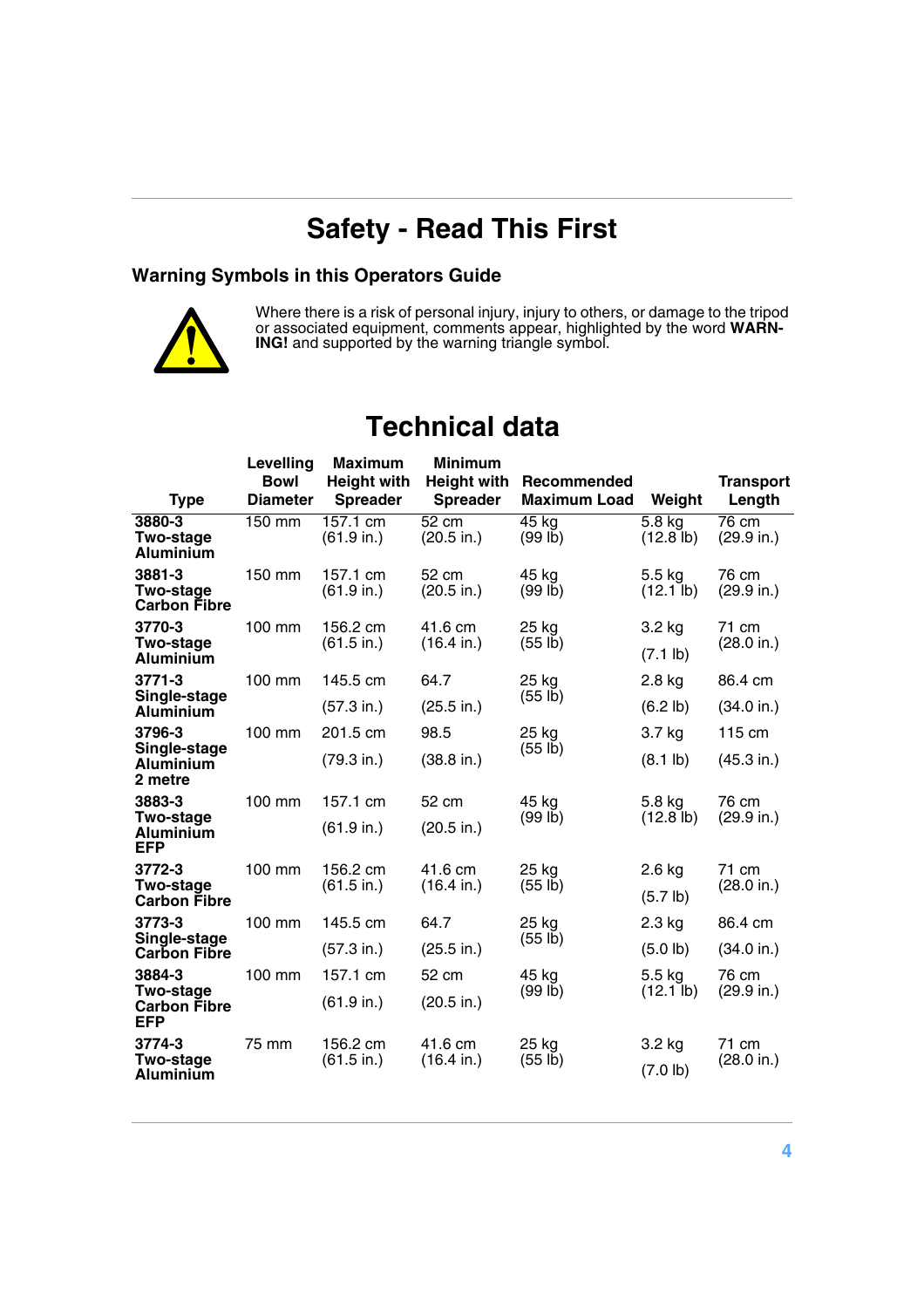# **Technical data**

|                                            | Levelling<br>Bowl | <b>Maximum</b><br><b>Height with</b> | <b>Minimum</b><br><b>Height with</b> | Recommended              |                       | Transport            |  |
|--------------------------------------------|-------------------|--------------------------------------|--------------------------------------|--------------------------|-----------------------|----------------------|--|
| <b>Type</b>                                | <b>Diameter</b>   | <b>Spreader</b>                      | <b>Spreader</b>                      | <b>Maximum Load</b>      | Weight                | Length               |  |
| 3775-3                                     | 75 mm             | 145.5 cm                             | 64.7                                 | 25 kg                    | $2.8$ kg              | 86.4 cm              |  |
| Single-stage<br><b>Aluminium</b>           |                   | (57.3 in.)                           | (25.5 in.)                           | (55 lb)                  | (6.2 lb)              | (34.0 in.)           |  |
| 3776-3<br>Two-stage<br><b>Carbon Fibre</b> | 75 mm             | 156.2 cm<br>(61.5 in.)               | 41.6 cm<br>$(16.4 \text{ in.})$      | 25 kg<br>(55 lb)         | $2.6$ kg<br>(5.64 lb) | 71 cm<br>(28.0 in.)  |  |
| 3777-3                                     | 75 mm             | 145.5 cm                             | 64.7                                 | 25 kg                    | $2.3$ kg              | 86.4 cm              |  |
| Single-stage<br><b>Carbon Fibre</b>        |                   | (57.3 in.)                           | (25.5 in.)                           | (55 lb)                  | $(5.0 \, lb)$         | (34.0 in.)           |  |
| 3882-3                                     | 150 mm            | 50 cm                                | 28 cm                                | 45 kg                    | 4 kg                  | 36.3 cm              |  |
| Two-stage<br><b>Baby-Legs</b>              |                   | (19.7 in.)                           | (11 in.)                             | (99 16)                  | $(8.8 \, lb)$         | (14.3 in.)           |  |
| 3778-3                                     | 100 mm            | 51 cm                                | 23.7 cm                              | 25 kg                    | $2.1$ kg              | 32.7 cm              |  |
| Two-stage<br><b>Baby-Legs</b>              |                   | (20.1 in.)                           | (9.3 in.)                            | $(55 \,$ lb)<br>(4.6 lb) |                       | (12.9 in.)           |  |
| 3779-3                                     | 75 mm             | 51 cm                                | 23.7 cm                              | 25 kg                    | $2.1$ kg              | 32.7 cm              |  |
| Two-stage<br><b>Baby-Legs</b>              |                   | (20.1 in.)                           | (9.3 in.)                            | (55 lb)                  | (4.6 1 <sub>b</sub> ) | $(12.9 \text{ in.})$ |  |

# **Further information**

<span id="page-4-0"></span>For full details on maintenance and spare parts, please refer to Vision Pozi-Loc Tripods - Spares and Repairs (Publication Part No. 3770-9) This is obtainable from Vinten Broadcast Limited or your local Vinten distributor. For information on-line, visit our website at

### **www.vinten.com.**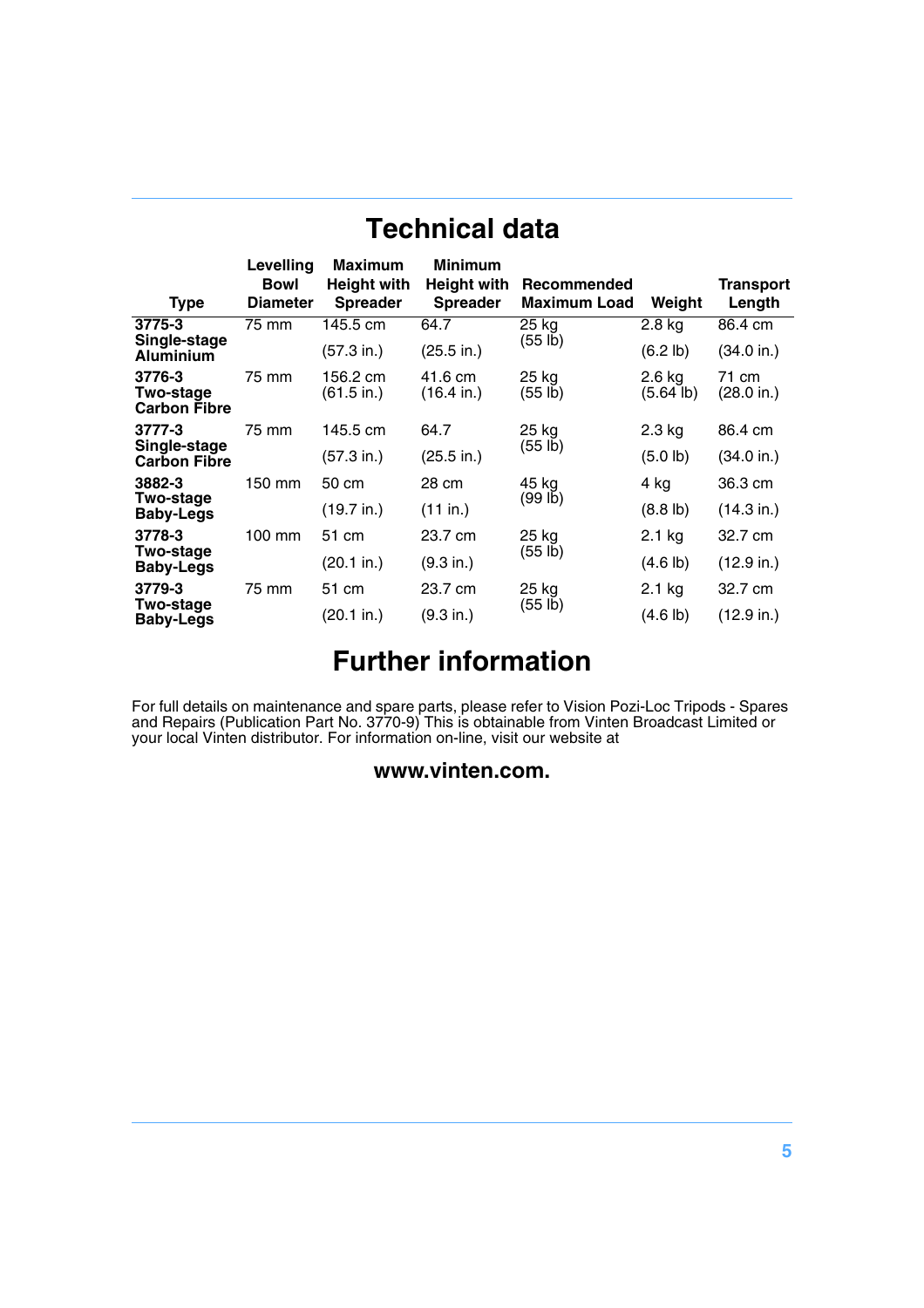# **Contents**

|                           |  |  |  |  |  |  |  |  |  |  |  | Page |
|---------------------------|--|--|--|--|--|--|--|--|--|--|--|------|
|                           |  |  |  |  |  |  |  |  |  |  |  |      |
|                           |  |  |  |  |  |  |  |  |  |  |  |      |
|                           |  |  |  |  |  |  |  |  |  |  |  |      |
|                           |  |  |  |  |  |  |  |  |  |  |  |      |
|                           |  |  |  |  |  |  |  |  |  |  |  |      |
|                           |  |  |  |  |  |  |  |  |  |  |  |      |
| <b>Optional equipment</b> |  |  |  |  |  |  |  |  |  |  |  |      |
|                           |  |  |  |  |  |  |  |  |  |  |  |      |
|                           |  |  |  |  |  |  |  |  |  |  |  |      |
| <b>Servicing</b>          |  |  |  |  |  |  |  |  |  |  |  |      |
|                           |  |  |  |  |  |  |  |  |  |  |  |      |
|                           |  |  |  |  |  |  |  |  |  |  |  |      |
|                           |  |  |  |  |  |  |  |  |  |  |  |      |
|                           |  |  |  |  |  |  |  |  |  |  |  |      |
|                           |  |  |  |  |  |  |  |  |  |  |  |      |
|                           |  |  |  |  |  |  |  |  |  |  |  |      |

## **Associated publications**

Vision Pozi-Loc Tripods - Spares and Repairs Publication Part No. 3770-9

Vision Spread-Loc Spreader - Operators Guide Publication Part No. 3781-8

Spreaders, Dollies and Skids - Spares and Repairs Publication Part No. 3313-9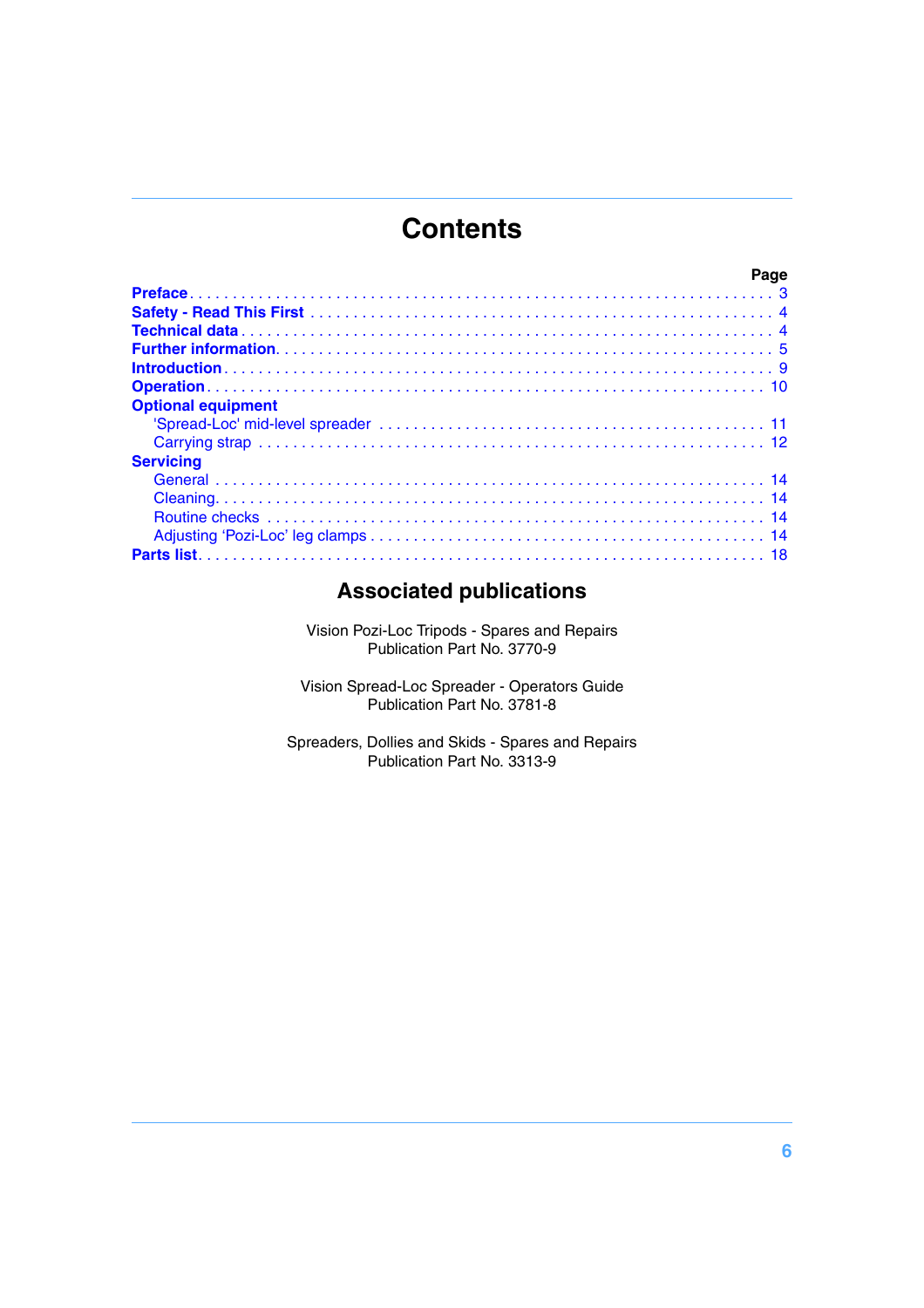

# <span id="page-6-2"></span><span id="page-6-1"></span><span id="page-6-0"></span>**Typical Vision Pozi-Loc Tripod**

<span id="page-6-3"></span>

| Tripod bowl                 | (1) |
|-----------------------------|-----|
| Clamp knob                  | (2) |
| Floor spreader              | (3) |
| Floor spreader adjuster     | (4) |
| Leg tie strap               | (5) |
| Spread-Loc attachment point | (6) |
| Tie down hook               | (7) |
|                             |     |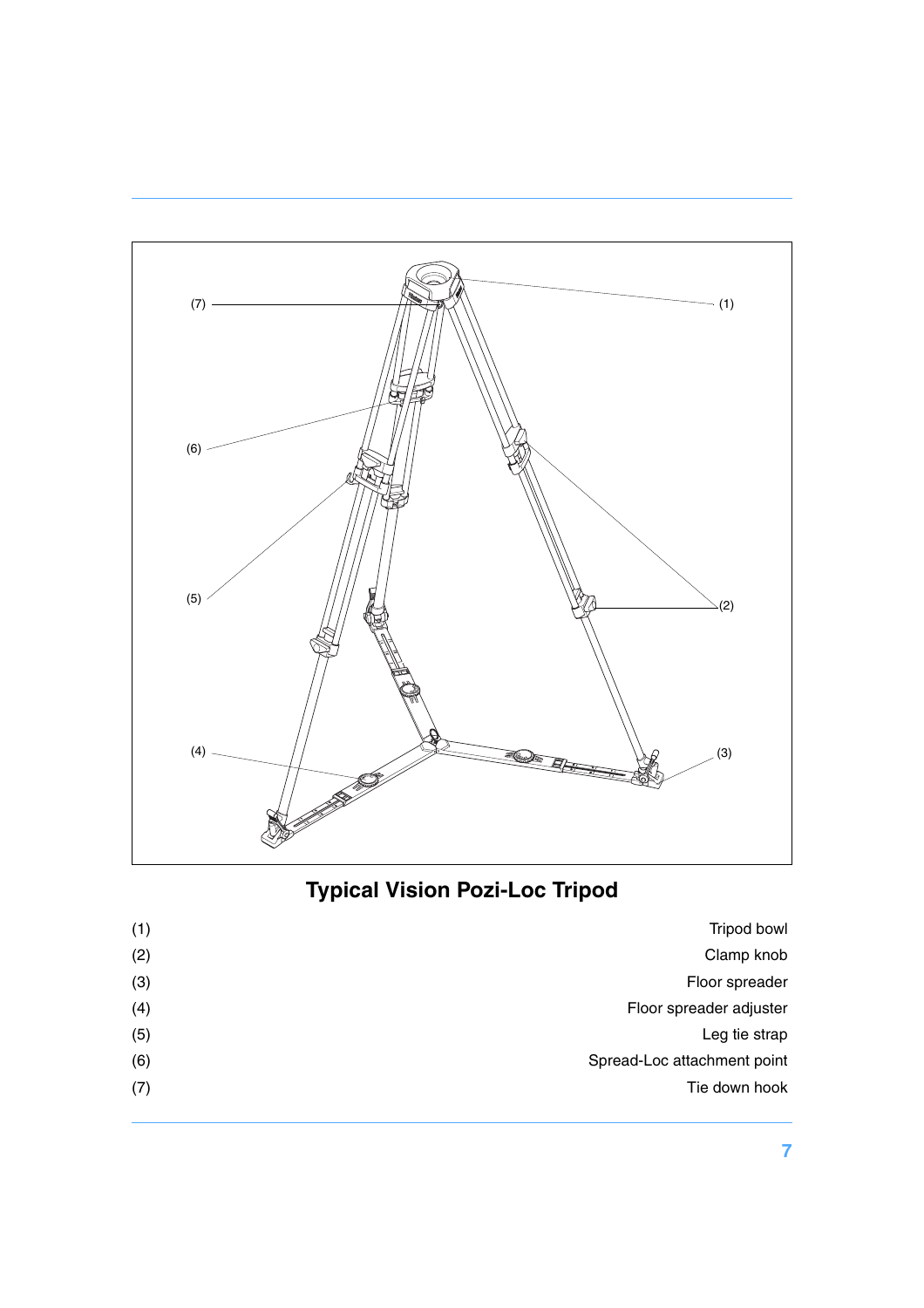

# <span id="page-7-0"></span>**Typical Vision Pozi-Loc Baby-Legs Tripod**

| Tripod bowl         |
|---------------------|
| Clamp knob          |
| Tie down hook       |
| Cleat rope spreader |
|                     |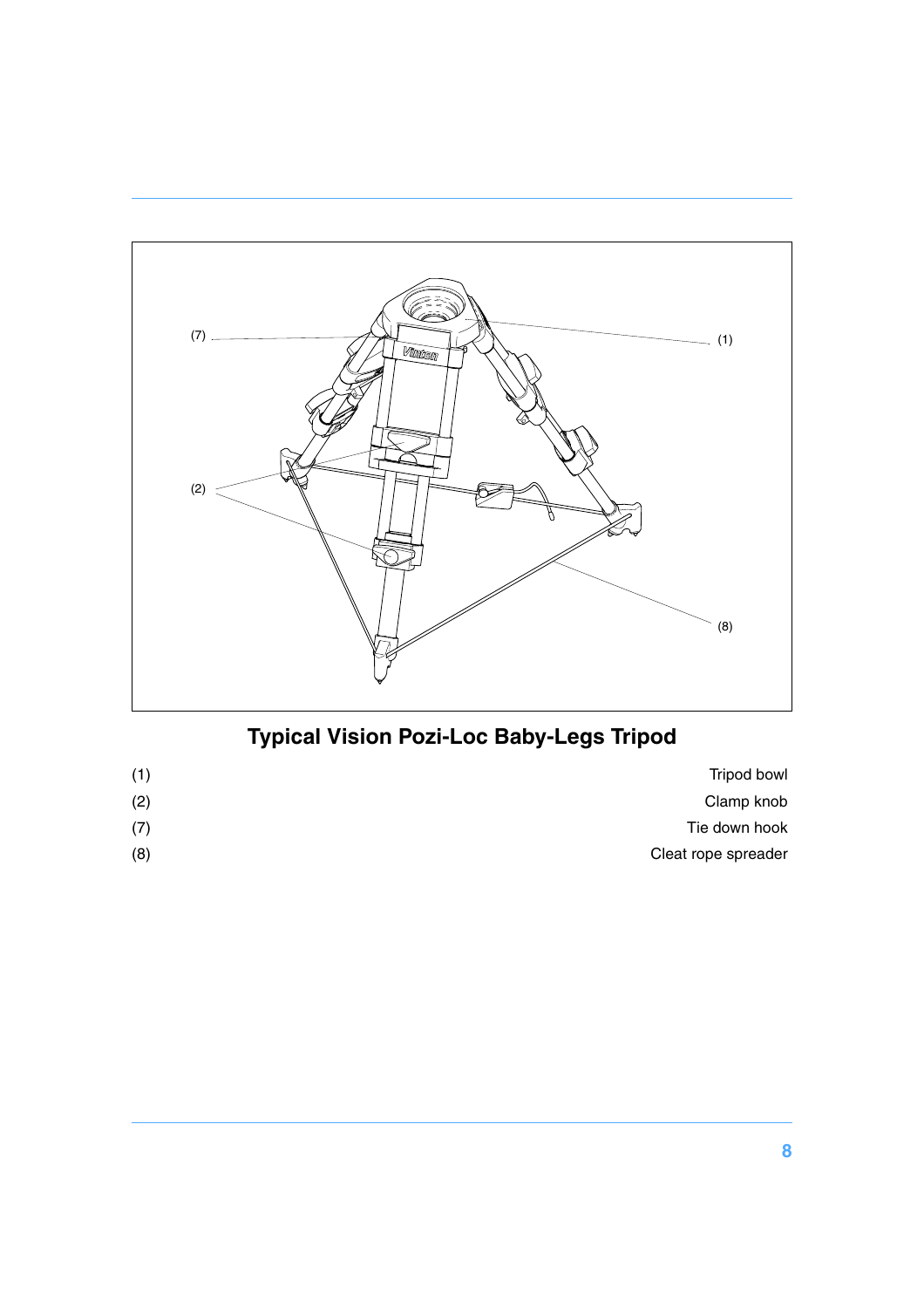# **Introduction**

<span id="page-8-0"></span>The Vision Pozi-Loc range includes single- and two-stage tripods with either aluminium or carbon fibre legs, fitted with 75 mm, 100 mm or 150 mm levelling bowls (See table on [page 4\)](#page-3-1). All are fitted with the highly-efficient Pozi-Loc leg clamp, which provides quick set-up and easy adjustment.

The tripods are designed for use with Vinten floor spreaders and dollies. An optional mid-level spreader may be used.

Low-level 'baby-legs' versions are also available, fitted with a simple cleat rope spreader.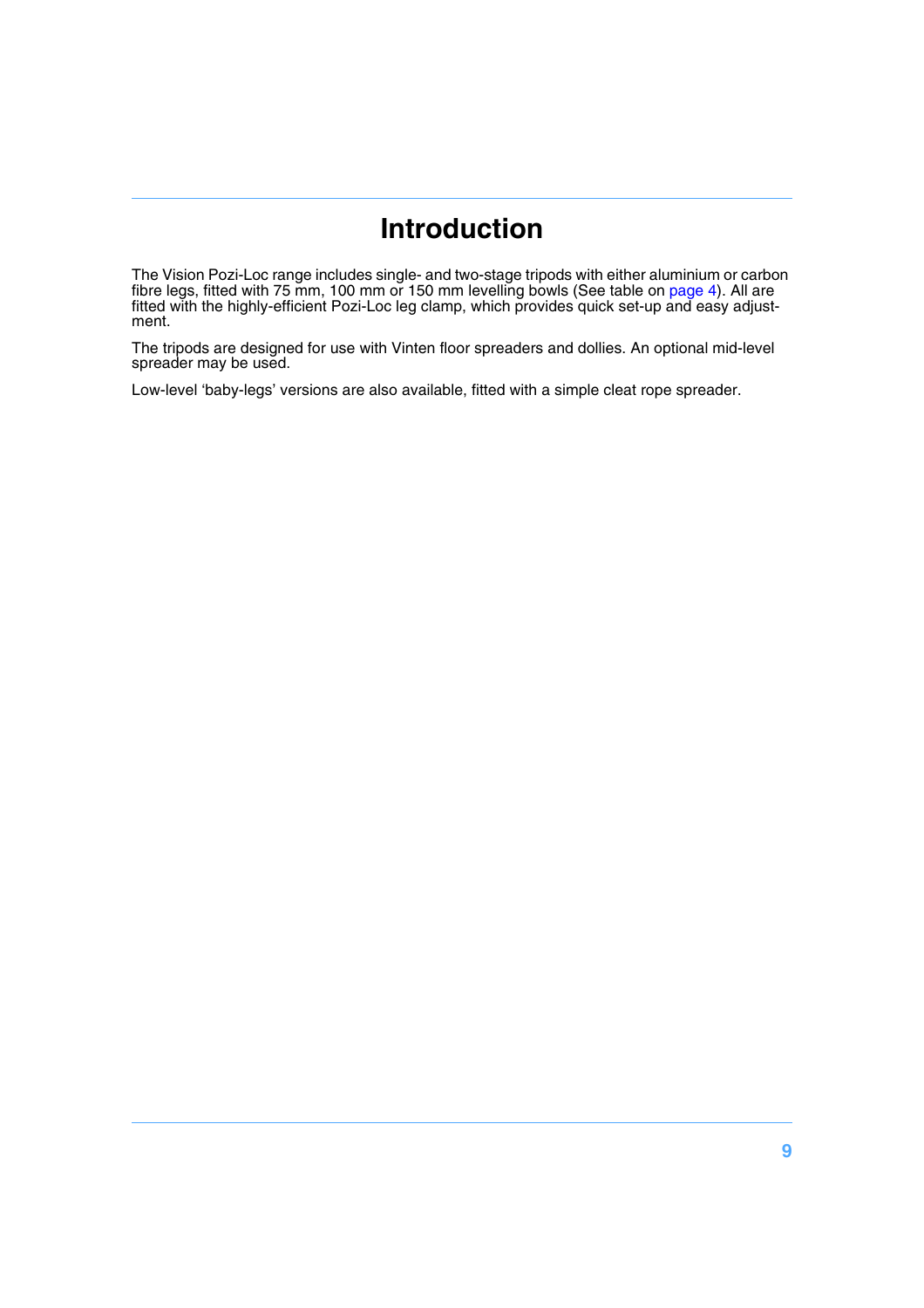# **Operation**

### <span id="page-9-0"></span>**NOTE: The following procedures refer to a two-stage tripod fitted with a Vision head and a floor spreader. The procedure for single-stage tripods is essentially similar. When using a two-stage tripod the bottom stages should be fully extended or fully retracted, unless conditions such as split levels prevent this.**

Lift the complete tripod and head out of the case using the finger holes just below the top clamps.

### **NOTE: Keep the spreader attached to the tripod**

Set the pan bar.

Release the leg tie strap [\(5\).](#page-6-0)

Still holding the finger holes, open out the legs. Gentle foot or hand pressure on the spreader [\(3\)](#page-6-1) will ensure that the legs are fully spread.

### **NOTE: Always use the spreader where possible as this increases rigidity of the tripod. Being flexible, the spreader compensates for uneven ground. It can be removed and a dolly fitted. At the fullest extension of the spreader and with all legs fully retracted, the tripod can be used at its lowest operating height. Although the tripod can be set up lower than this without the spreader, it is NOT recommended as the tripod geometry becomes unstable**

Adjust the operating height by undoing the leg clamps [\(2\)](#page-6-2) and pulling the tripod up to the desired height. Adjust the spreader  $(4)$  if necessary. Level the head using the level bubble.

Tighten the clamps [\(2\)](#page-6-2) until an audible click is heard and the knob is in the horizontal, locked position.

In the case of a 'baby-legs' tripod, tighten the cleat rope spreader  $(8)$ .

### **NOTE: An optional, conventional floor spreader (3379-3) is available for the 'baby-legs' tripods.**

|  | WARNING! It is possible to set the tripod legs so that the centre-of-gravity<br>of the tilted payload falls outside the footprint of the tripod, lead-<br>ing to instability.<br>Use a mid-level or floor spreader to ensure that the tripod legs<br>are spread sufficiently so that the centre-of-gravity of the tilted<br>payload remains within the footprint of the tripod.<br>Secure the tripod with the tie-down hook (7) or hang a suitable<br>weight from the hook. |
|--|-----------------------------------------------------------------------------------------------------------------------------------------------------------------------------------------------------------------------------------------------------------------------------------------------------------------------------------------------------------------------------------------------------------------------------------------------------------------------------|
|  | NOTE: The Vision spreader protects floors and carpets as well as preventing the<br>tripod legs sinking into soft ground and should be used at all times.                                                                                                                                                                                                                                                                                                                    |

**If the floor spreader cannot be used, use Vision carpet feet and a 'Spread-Loc' mid-level spreader.**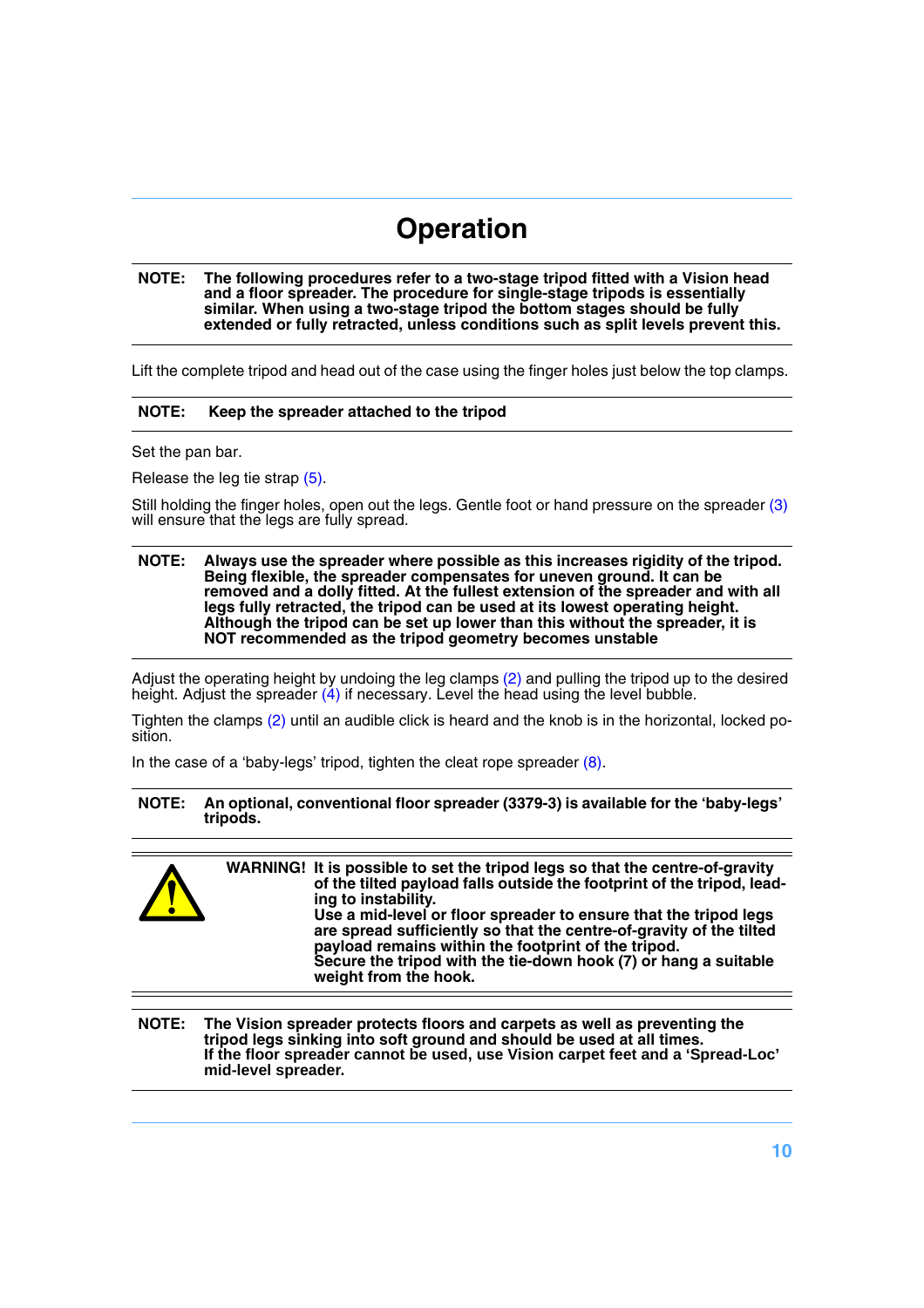# **Optional equipment**

# <span id="page-10-1"></span><span id="page-10-0"></span>**'Spread-Loc' mid-level spreader**

To install the spreader:

Grip the ends of each spreader arm in turn between thumb and fore-finger and press in the attachment release buttons [\(9\).](#page-10-2)

Push the arm into the tripod attachment  $(6)$  until the release engages.

Fit the carpet feet [\(10\).](#page-10-4)

To remove the spreader, press in the attachment release buttons  $(9)$  and free each arm in turn.

<span id="page-10-3"></span>

# <span id="page-10-4"></span><span id="page-10-2"></span>**Spread-Loc' mid-level spreader**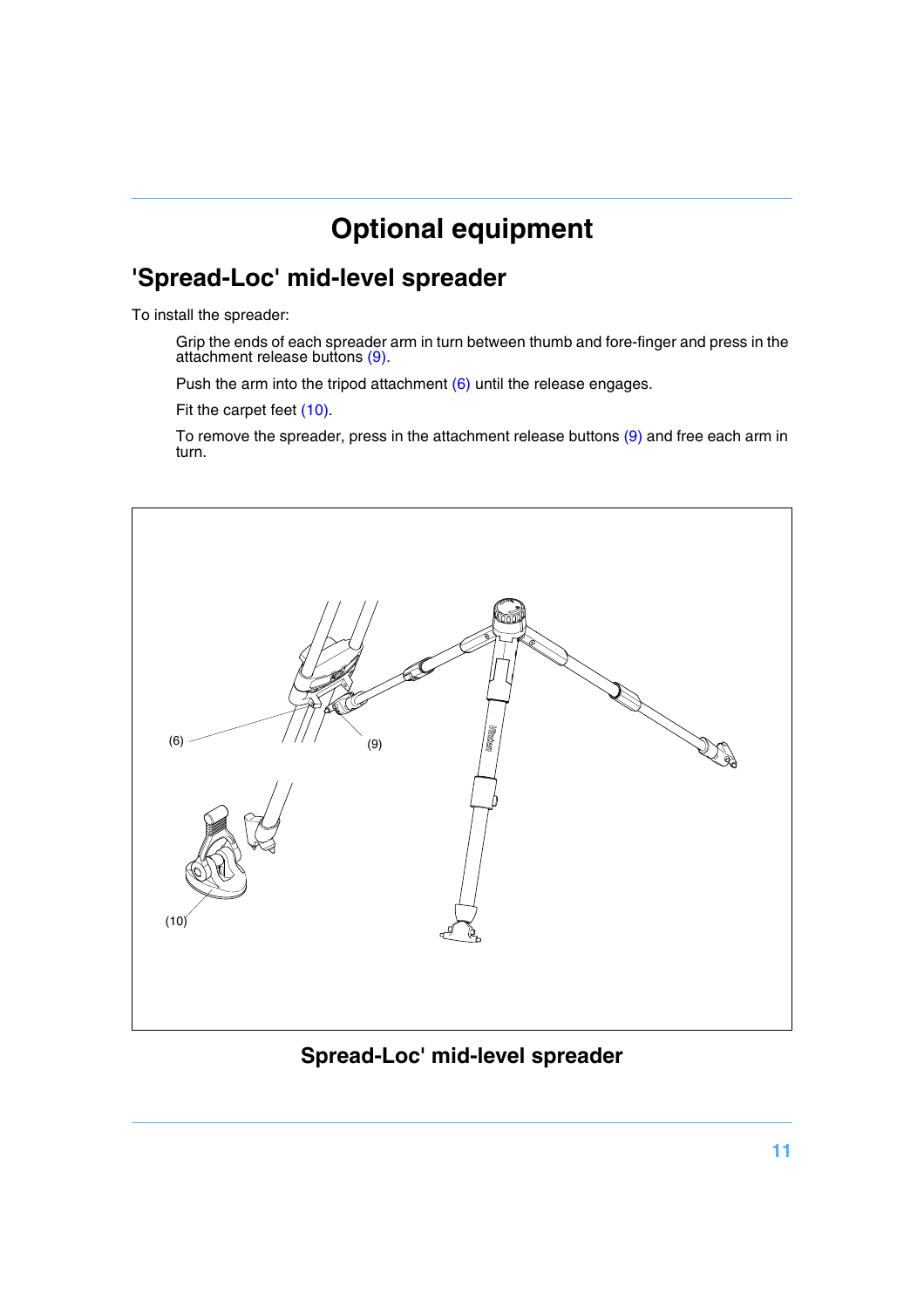# <span id="page-11-0"></span>**Carrying strap**

A carrying strap is available as an optional accessory and is installed as follows:

### **150 mm bowl tripods**

On the underside of the tripod bowl, identify the M6 tapped hole [\(18\).](#page-12-0)

Position the bowl strap anchor [\(17\)](#page-12-1) on the underside of the tripod bowl, ensuring it is correctly oriented. Using Loctite 221, secure the bowl strap anchor with the 25 mm M6 screw [\(16\)](#page-12-2) supplied with the strap.

On the lower moulding of the corresponding leg, drive in the 'knock-out' [\(15\)](#page-12-3) using a suitable tool. If possible, remove the blank from inside the moulding to prevent subsequent rattle.

Push a blind captive nut [\(14\)](#page-12-4) into the hole in the lower moulding.

Using a suitable M5 screw, fully compress the blind captive nut. Remove the M5 screw.

Install a washer [\(13\)](#page-12-5) on the lower strap anchor [\(12\)](#page-12-6) and screw into the captive nut [\(14\)](#page-12-4). Ensure that the hole in the strap anchor is oriented so that the karabiner  $(11.1)$  can be attached

Using the karabiners [\(11.1\),](#page-12-7) clip the strap [\(11\)](#page-12-8) to the strap anchors and adjust to length.

### **75 mm and 100 mm bowl tripods**

On the lower moulding of the leg with the strap  $(5)$ , drive in the 'knock-out' [\(15\)](#page-12-3) using a suitable tool. If possible, remove the blank from inside the moulding to prevent subsequent rattle.

Push a blind captive nut [\(14\)](#page-12-4) into the hole in the lower moulding.

Using a suitable M5 screw, fully compress the blind captive nut. Remove the M5 screw.

Install a washer  $(13)$  on the lower strap anchor  $(12)$  and screw into the captive nut  $(14)$ . Ensure that the hole in the strap anchor is oriented so that the karabiner  $(11.1)$  can be attached

On the underside of the tripod bowl, remove and discard the screw [\(16\)](#page-12-9) securing the corresponding leg clamp  $(20)$ . Do not remove the washer  $(19)$ .

Position the bowl strap anchor [\(17\)](#page-12-12) on the leg clamp, ensuring it is correctly oriented. Using Loctite 221, secure the bowl strap anchor with the 25 mm M6 screw [\(16\)](#page-12-9) supplied with the strap. Tighten screw to a torque of 4.5 Nm (40 lbf in.).

Using the karabiners [\(11.1\),](#page-12-7) clip the strap [\(11\)](#page-12-8) to the strap anchors and adjust to length.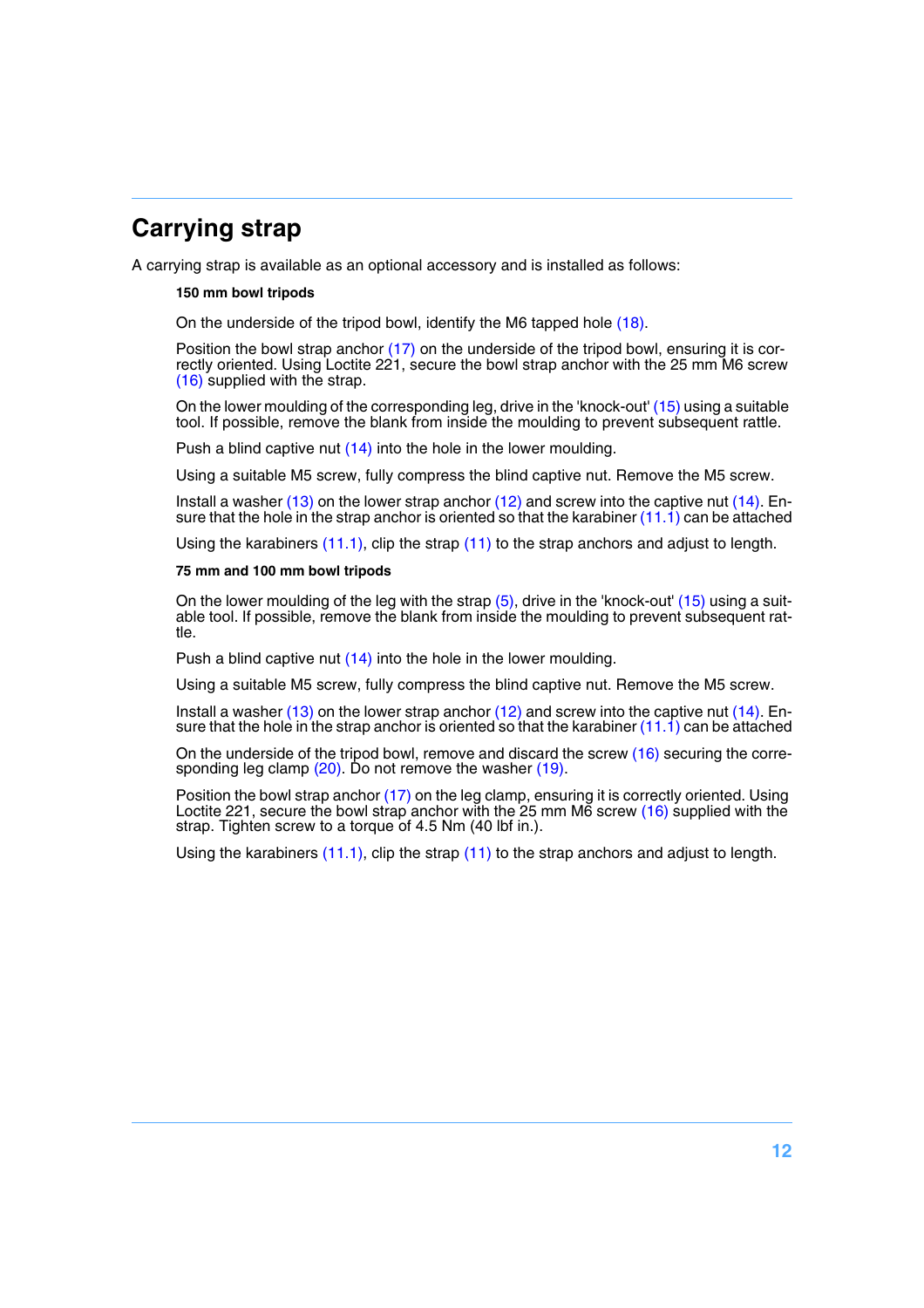<span id="page-12-7"></span><span id="page-12-6"></span><span id="page-12-5"></span><span id="page-12-4"></span><span id="page-12-3"></span><span id="page-12-2"></span><span id="page-12-1"></span>

<span id="page-12-12"></span><span id="page-12-11"></span><span id="page-12-10"></span><span id="page-12-9"></span><span id="page-12-8"></span><span id="page-12-0"></span>**Carrying strap**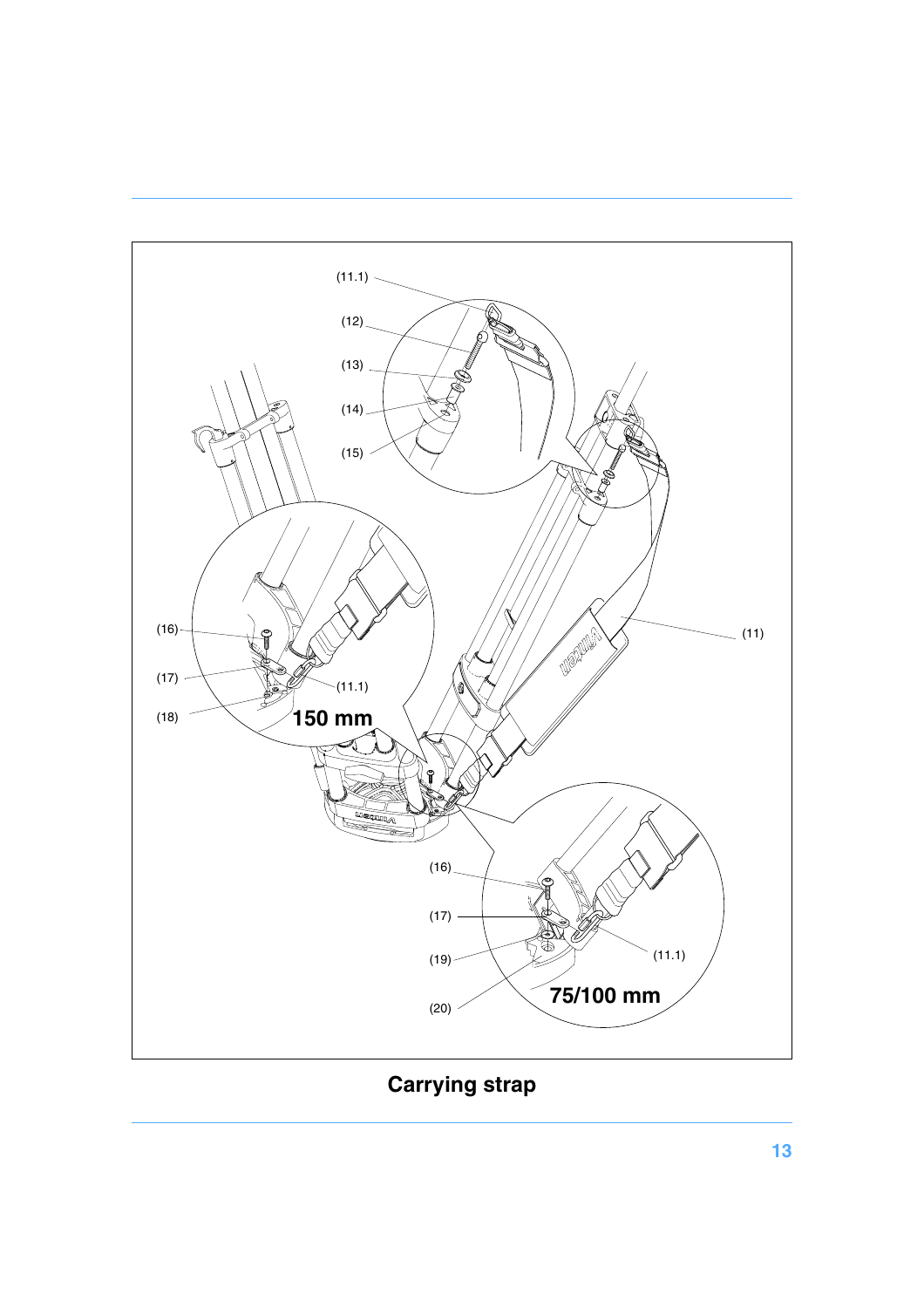# **Servicing**

# <span id="page-13-1"></span><span id="page-13-0"></span>**General**

Vision products are robustly made to high engineering standards and little attention is required to maintain serviceability save regular cleaning. Attention to the following points will ensure a long and useful service life with minimum need for repair.

# <span id="page-13-2"></span>**Cleaning**

During indoor use, the only cleaning required should be a regular wipe over with a lint-free cloth. Dirt accumulated during storage may be removed using a semi-stiff brush. Particular attention should be paid to the mounting bowl of the tripod.

All tripod, spreader and dolly parts are weatherproof. However, use out-of-doors under adverse conditions will require special attention. Salt spray should be washed off with fresh water at the earliest opportunity. Sand and dirt acts as an abrasive and should be removed using a semi-stiff brush or vacuum cleaner.

**NOTE: Use only detergent-based cleaners. DO NOT use solvent- or oil-based cleaners, abrasives or wire brushes to remove accumulations of dirt, as these damage the protective surfaces.**

# <span id="page-13-3"></span>**Routine checks**

During normal use, check the effectiveness of the leg clamps and adjust as necessary.

# <span id="page-13-4"></span>**Adjusting 'Pozi-Loc' leg clamps**

Bedding-in occurs with 'Pozi-Loc' leg clamps, which may necessitate resetting the clamp. Check the effectiveness of each leg clamp as follows:

Extend all three tripod legs fully and apply the clamps [\(2\)](#page-6-2).

Position each leg in turn vertically on a set of weighing scales.

Gradually apply body weight to the leg until either or both clamps begin to slip. Note the reading on the scales at which this occurs.

A reading of less than 35 kg (77 lb) will necessitate adjustment.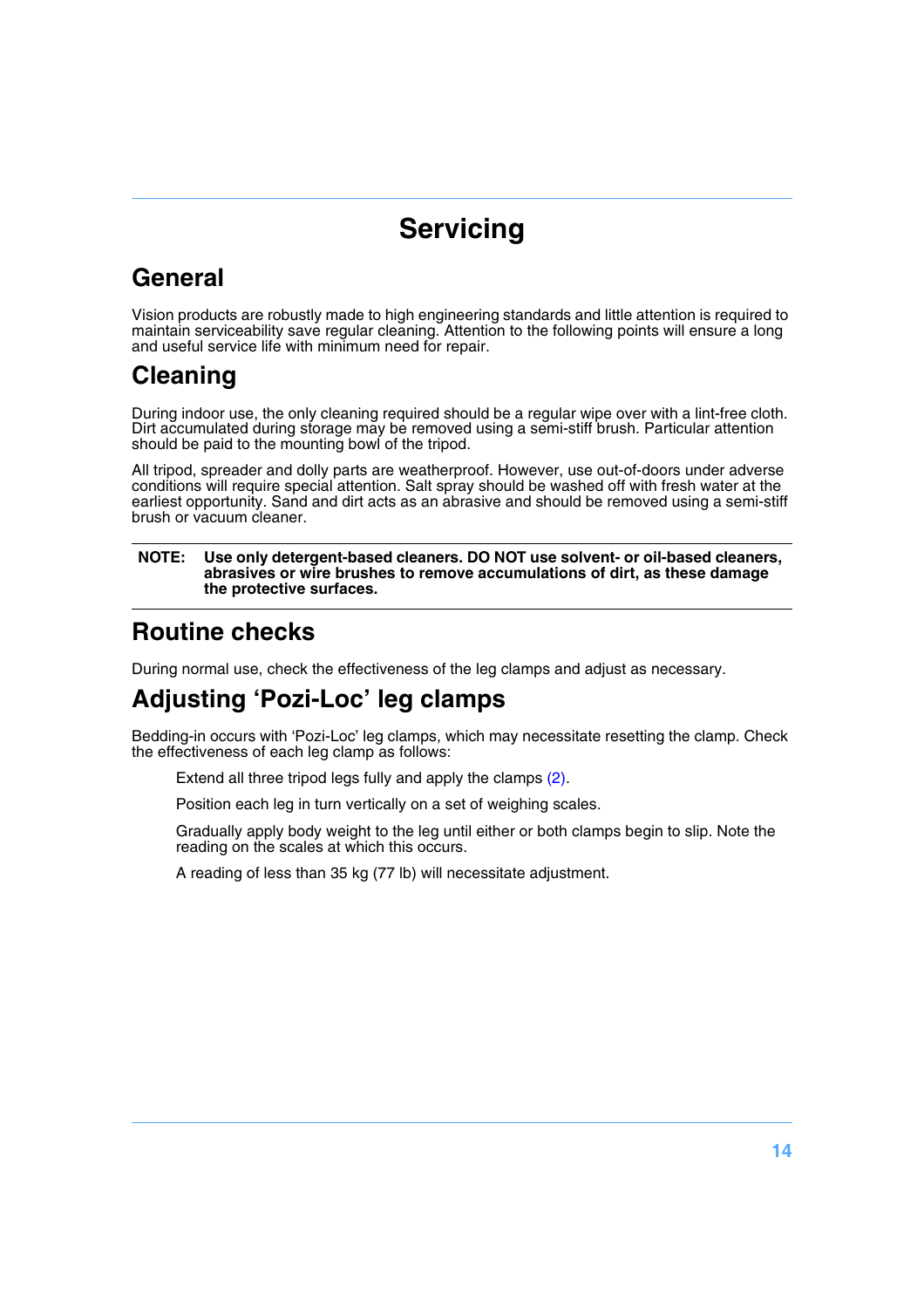<span id="page-14-2"></span>

### <span id="page-14-0"></span>**Top clamp**

### <span id="page-14-1"></span>**Top clamp**

Adjust a top clamp as follows:

Turn the clamp knob [\(21\)](#page-14-0) to the vertical, 'off' position

Remove screw [\(23\)](#page-14-1). Using a suitable peg spanner, back off the threaded insert [\(22\)](#page-14-2) slot by slot until the leg is free to move under its own weight.

While sliding the leg in and out, gradually tighten the threaded insert [\(22\)](#page-14-2) until the clamp begins to grip.

If not aligned, back off the threaded insert [\(22\)](#page-14-2) until a slot aligns with the hole for screw [\(23\)](#page-14-1).

**Carbon fibre tripods (black legs)** - back off the threaded insert [\(22\)](#page-14-2) **two** slots.

**Aluminium tripods (grey legs)** - back off the threaded insert [\(22\)](#page-14-2) **three** slots

Install screw [\(23\)](#page-14-1) to secure the threaded insert [\(22\)](#page-14-2).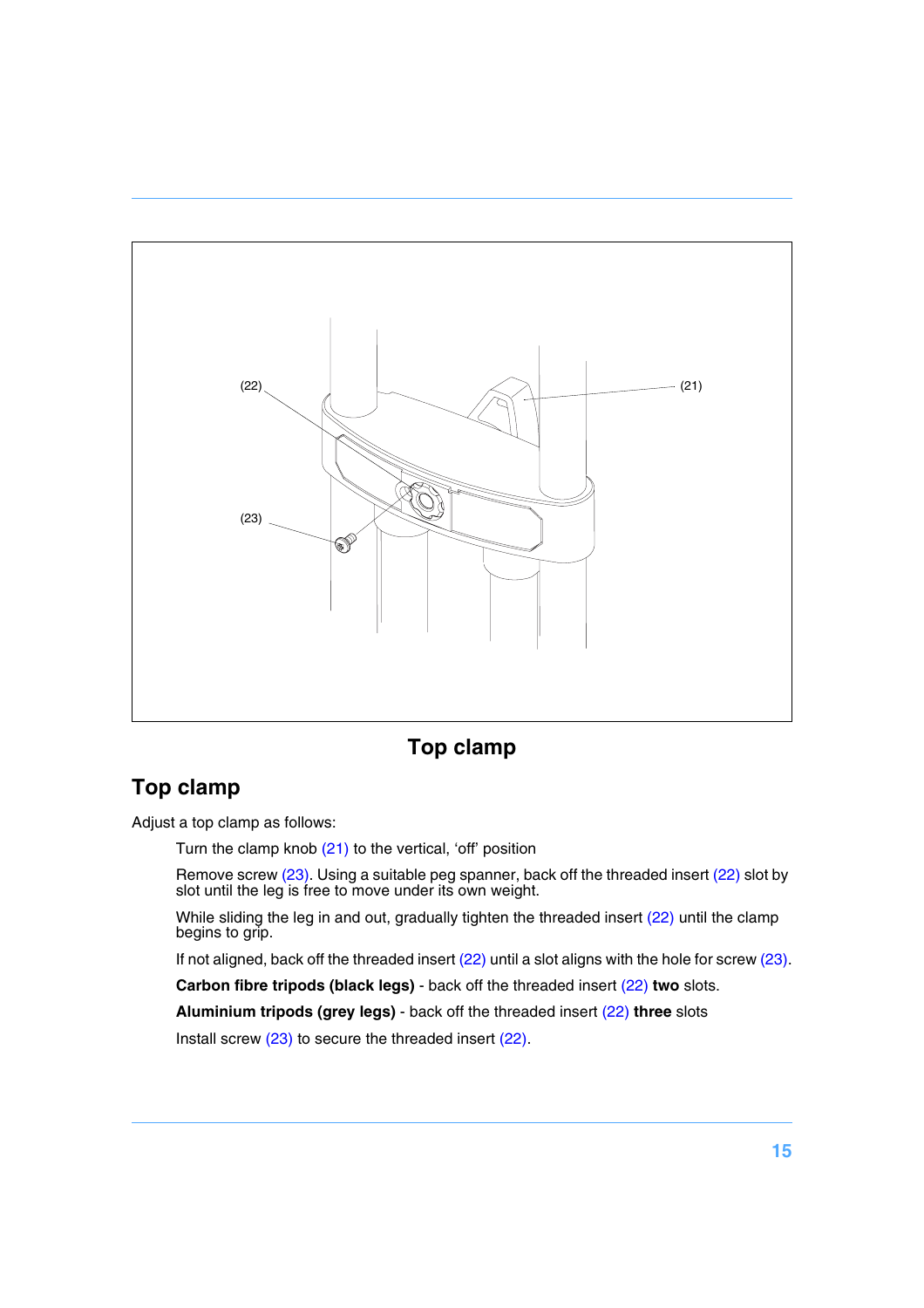<span id="page-15-6"></span><span id="page-15-0"></span>

### <span id="page-15-5"></span><span id="page-15-4"></span>**Bottom clamp**

### <span id="page-15-3"></span><span id="page-15-2"></span><span id="page-15-1"></span>**Bottom clamp**

Adjust a bottom clamp as follows:

Tighten the clamp [\(26\)](#page-15-0) until an audible click is heard and the knob is in the locked position (Position 1).

Using a suitable instrument, such as a flat-bladed screwdriver, carefully remove the knob cap [\(29\).](#page-15-1)

Remove the retaining screw [\(28\)](#page-15-2) and washer [\(27\),](#page-15-3) and pull off the clamp knob [\(26\)](#page-15-0).

Examine the shaft  $(24)$ . If there is an identifying groove  $(24.1)$  on the shaft, proceed as follows. Otherwise, consult **Vision Pozi-Loc Tripods - Spares and Repairs (Publication Part No. 3770-9)** or contact your local Vinten dealer.

Replace the clamp knob [\(26\)](#page-15-0) and turn it to Position 2.

Using a 2.5 mm hexagonal wrench, slacken the grubscrew [\(24\)](#page-15-6) until the leg is free to move under its own weight.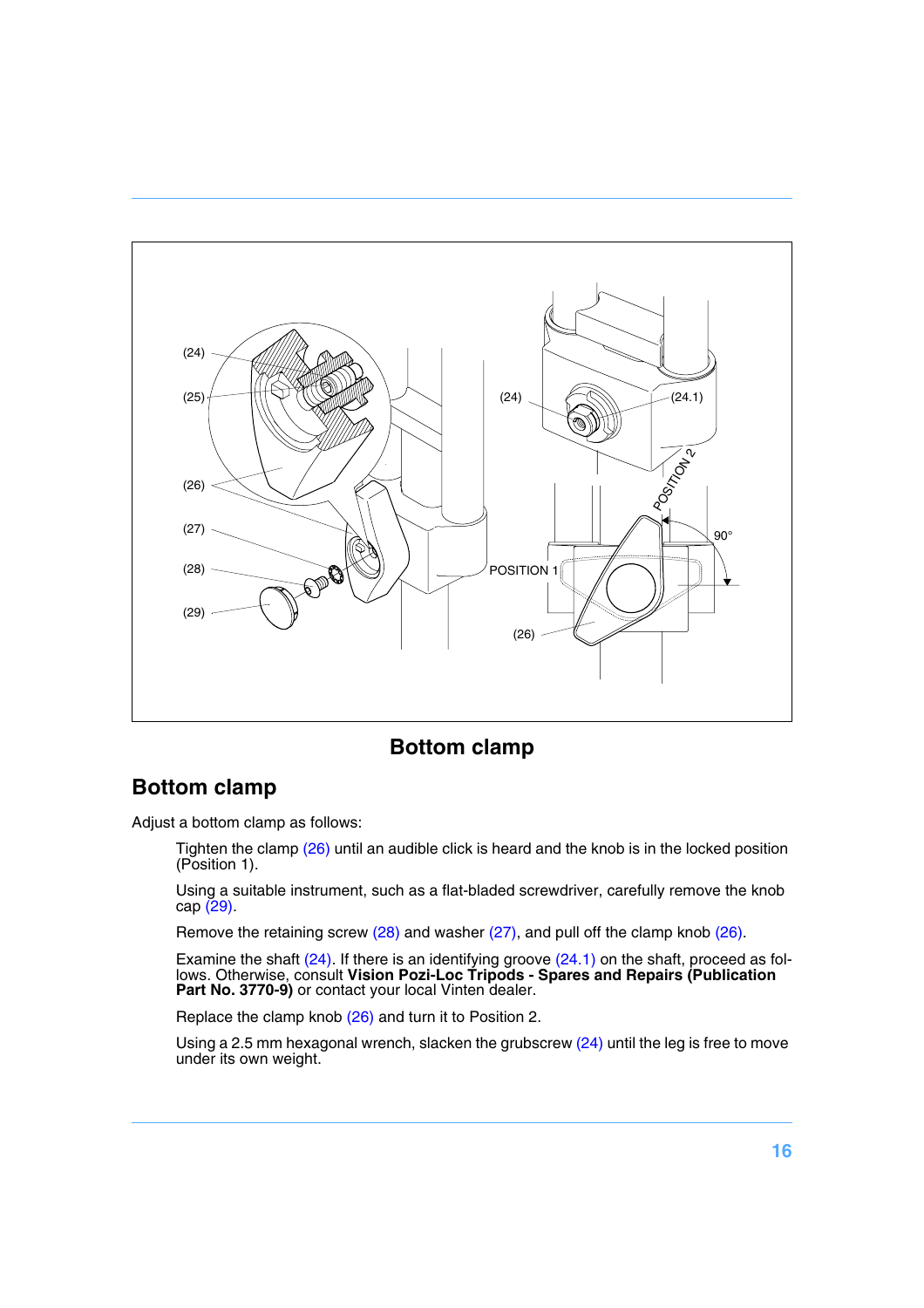With the knob still in Position 2, slide the leg in and out and gradually tighten the grubscrew [\(24\)](#page-15-6) until the clamp begins to grip.

Back off the grubscrew  $(24)$  by a quarter-turn  $(90^{\circ})$ .

Secure the clamp knob  $(26)$  with the washer  $(27)$  and retaining screw  $(28)$ . Refit the knob cap [\(29\).](#page-15-1)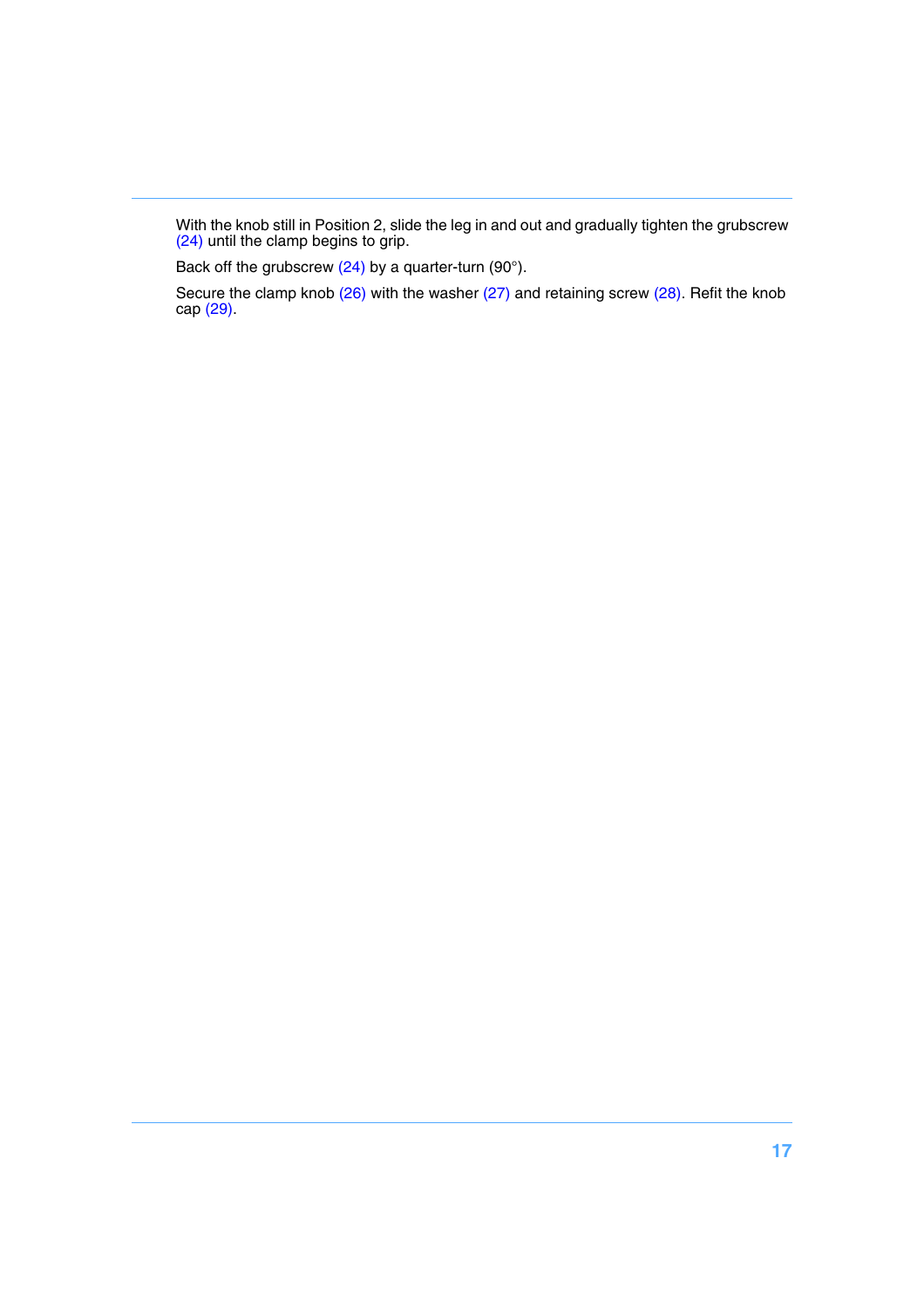# **Parts list**

<span id="page-17-0"></span>The following lists include main assemblies and optional accessories. For further information regarding repair or spare parts, please contact Vinten Broadcast Ltd or your local distributor.

For information on-line, visit our website at

### **www.vinten.com.**

### **Tripods**

| Two-stage tripod, aluminium legs, 150 mm bowl             | 3880-3     |
|-----------------------------------------------------------|------------|
| Two-stage tripod, carbon fibre legs, 150 mm bowl          | 3881-3     |
| Two-stage tripod, aluminium legs, 100 mm bowl             | 3770-3     |
| Single-stage tripod, aluminium legs, 100 mm bowl          | 3771-3     |
| Single-stage tripod, 2 metre, aluminium legs, 100 mm bowl | 3796-3     |
| Two-stage EFP tripod, aluminium legs, 100 mm bowl         | 3883-3     |
| Two-stage tripod, carbon fibre legs, 100 mm bowl          | 3772-3     |
| Single-stage tripod, carbon fibre legs, 100 mm bowl       | 3773-3     |
| Two-stage EFP tripod, carbon fibre legs, 100 mm bowl      | 3884-3     |
| Two-stage tripod, aluminium legs, 75 mm bowl              | 3774-3     |
| Single-stage tripod, aluminium legs, 75 mm bowl           | 3775-3     |
| Two-stage tripod, carbon fibre legs, 75 mm bowl           | 3776-3     |
| Single-stage tripod, carbon fibre legs, 75 mm bowl        | 3777-3     |
| Two-stage baby-legs tripod, aluminium legs, 150 mm bowl   | 3882-3     |
| Two-stage baby-legs tripod, aluminium legs, 100 mm bowl   | 3778-3     |
| Two-stage baby-legs tripod, aluminium legs, 75 mm bowl    | 3779-3     |
| <b>Floor spreaders</b>                                    |            |
| Floor spreader, for tripods with aluminium legs           | 3313-3     |
| Floor spreader, for tripods with carbon fibre legs        | 3363-3     |
| Floor spreader, for Vision 3 systems                      | 3394-3     |
| Floor spreader, for baby-legs tripods                     | 3379-3     |
| <b>Mid-level spreader</b>                                 |            |
| 'Spread-Loc' mid-level spreader                           | 3781-3     |
| Set of three feet (for use with mid-level spreaders)      | 3378-902SP |